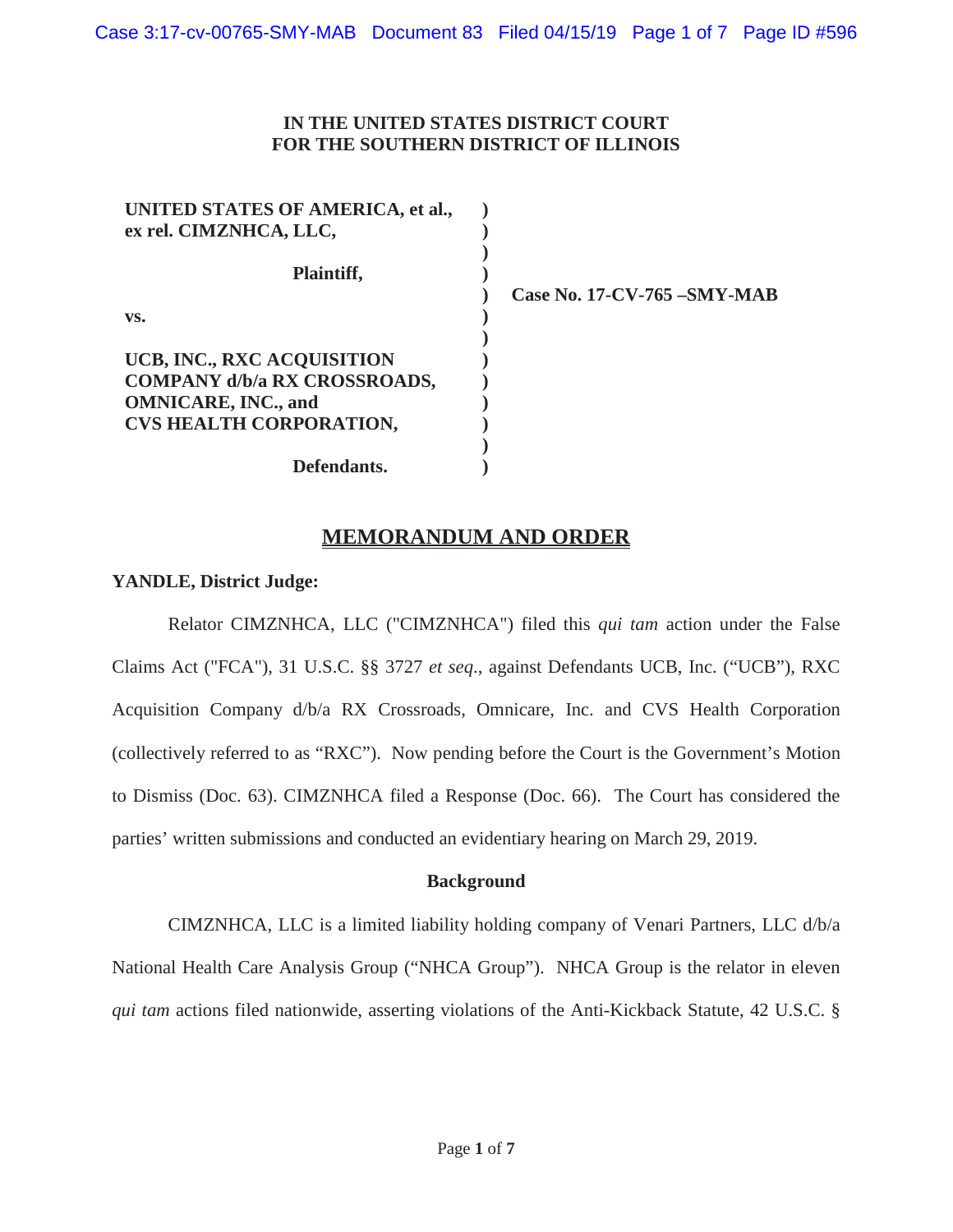1320a-7b(b) (the "AKS") by various pharmaceutical defendants.<sup>1</sup> In the instant case, CIMZNHCA claims that since 2011, UCB and RXC, through the implementation of two different schemes, have provided remuneration in the form of free nursing and reimbursement support services to prescribing providers to induce them to recommend UCB's drug, Cimzia, to patients. CIMZNHCA alleges that as a result of these schemes, pharmacies have submitted claims to Medicare and Medicaid that are tainted by kickbacks, causing these programs to pay tens of millions of dollars in improper reimbursements. CIMZNHCA further alleges that the schemes undermine the independent decision making of providers; providers do not prescribe Cimzia because they believe the drug will help their patients, but because UCB and RXC actively and improperly pursue and entice them.

The Government has declined to intervene and now moves to dismiss the case under 31 U.S.C. § 3730(c)(2)(A) on the bases the allegations lack merit and continued prosecution of this case will be costly and contrary to governmental prerogatives. CIMZNHCA argues that the Government's decision to dismiss is arbitrary and capricious and unrelated to any rational governmental interest.

### **Discussion**

The False Claims Act ("FCA") prohibits the submission of false and fraudulent claims to the Government and authorizes private citizens to enforce its provisions. 31 U.S.C. § 3729(a),

<sup>1</sup> These cases include: *U.S. ex rel. Carle, et al. v. Otsuka Holdings Co., et al*., No. 17-cv-966 (N.D. Ill.); *U.S. ex rel. SMSPF, LLC v. EMD Serono, Inc., et al.*, No. 16-cv-5594 (E.D. Pa.); *U.S. ex rel. SAPF, LLC, et al. v. Amgen, Inc., et al*., No. 16-cv-5203 (E.D. Pa.); *U.S. ex rel. NHCA-TEV, LLC v. Teva Pharm., et al*., No. 17-cv-2040 (E.D. Pa.); *U.S. ex rel. SMSF, LLC, et al. v. Biogen Inc., et al.*, No. 1:16-cv-11379 (D. Mass.); *U.S. ex rel. SCEF, LLC v. Astra Zeneca PLC, et al*., No. 17-cv-1328 (W.D. Wash.); *U.S. ex rel. Miller, et al. v. AbbVie, Inc.*, No. 3:16-cv-2111 (N.D. Tex.); *U.S. ex rel. Health Choice Group, LLC. v. Bayer Corp., et al.*, No. 5:17-cv-126 (E.D. Tex.); *U.S. ex rel. Health Choice All., LLC v. Eli Lilly & Co., et al*., No. 5:17-cv-123 (E.D. Tex.); *U.S. ex rel. Health Choice Advocates, LLC v. Gilead, et al.*, No. 5:17-cv-121 (E.D. Tex.); and *U.S. ex rel. Doe and APBQR, LLC v. Sanofi-Aventis U.S. LLC, et al.*, No. 16-5107 (S.D.N.Y.). Five of these actions have been dismissed, and six are pending.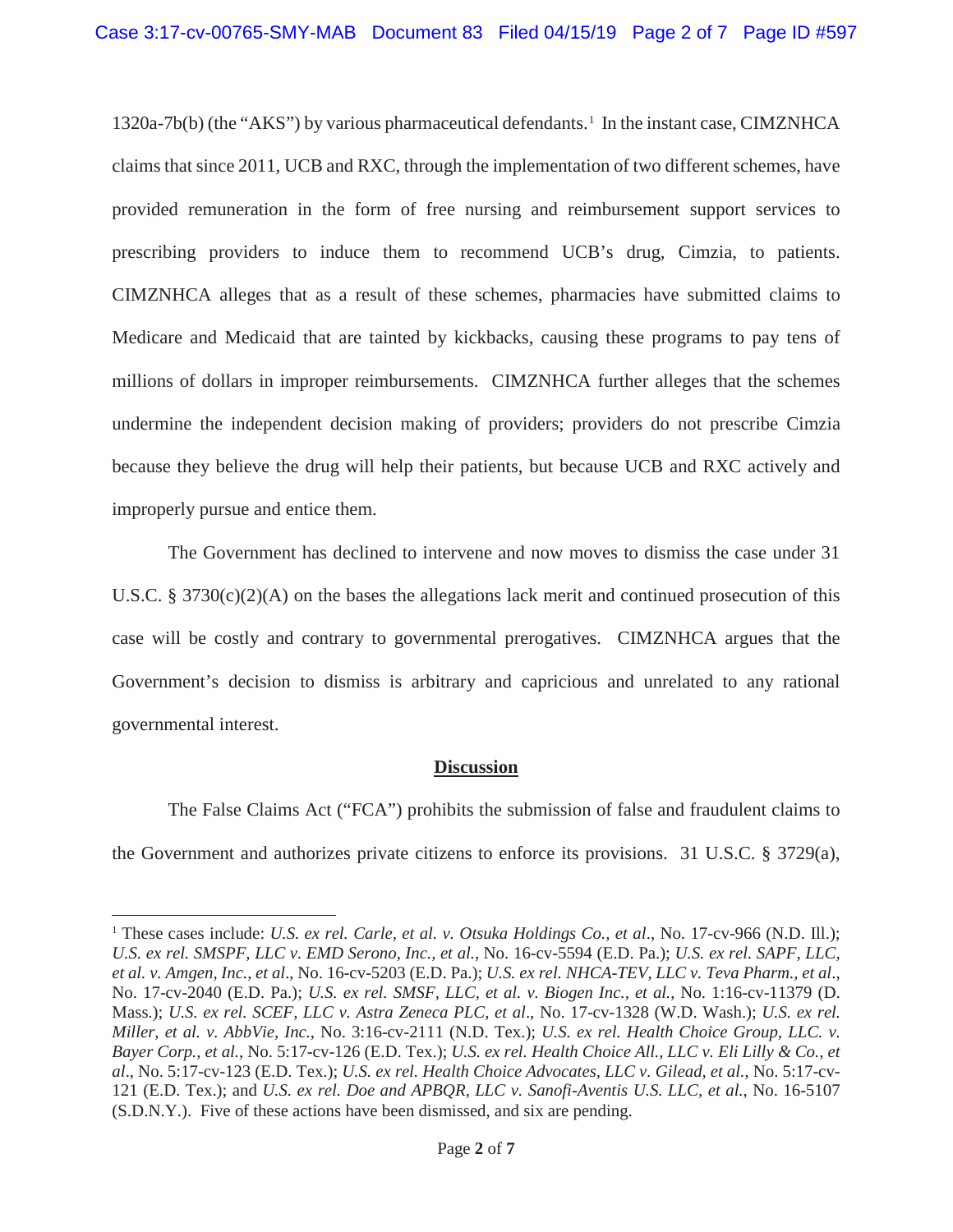(b)(1); *see Glaser v. Wound Care Consultants, Inc.,* 570 F.3d 907, 912 (7th Cir. 2009). To pursue an action under the FCA, a relator must file its Complaint under seal for at least sixty days to give the Government an opportunity to investigate the claim and to determine whether to intervene. 31 U.S.C. § 3730(b)(2). The Government retains significant control over a *qui tam* action even where it declines to intervene. *See Riley v. St. Luke's Episcopal Hosp.,* 252 F.3d 749, 753–54 (5th Cir. 2001) (en banc); *Swift v. U.S.,* 318 F.3d 250, 253 (D.C. Cir. 2003); *United States ex rel. Sequoia Orange Co. v. Baird–Neece Packing Corp.,* 151 F.3d 1139, 1145 (9th Cir. 1998). And, under §  $3730(c)(2)(A)$ , "the government may dismiss the action notwithstanding the objections of the person initiating the action if the person has been notified by the government of the filing of the motion and the court has provided the person with an opportunity for a hearing on the motion." 31 U.S.C. § 3730(c)(2)(A).

Section  $3730(c)(2)(A)$  does not create a particular standard for dismissal and courts are split as to the appropriate standard to be applied. The D.C. Circuit Court of Appeals has held that §  $3730(c)(2)(A)$  "give[s] the government an unfettered right to dismiss an action," rendering the government's decision to dismiss essentially "unreviewable." *Swift,* 318 F.3d at 252. In its view, the purpose of the hearing referred to in the statute is to merely give the relator an opportunity to convince the government not to dismiss the case, and that the statute does not permit the judge to consider the merits of the government's motion. *Id.* at 253. The Fifth and Eighth Circuits are in accord. *See Riley,* 252 F.3d at 753; *U.S. ex rel. Rodgers v. Arkansas*, 154 F.3d 865, 868 (8th Cir. 1998).

By contrast, the Ninth and Tenth Circuits apply a "two-step analysis ... to test the [government's] justification for dismissal: (1) identification of a valid government purpose; and (2) a rational relation between dismissal and accomplishment of the purpose. If the United States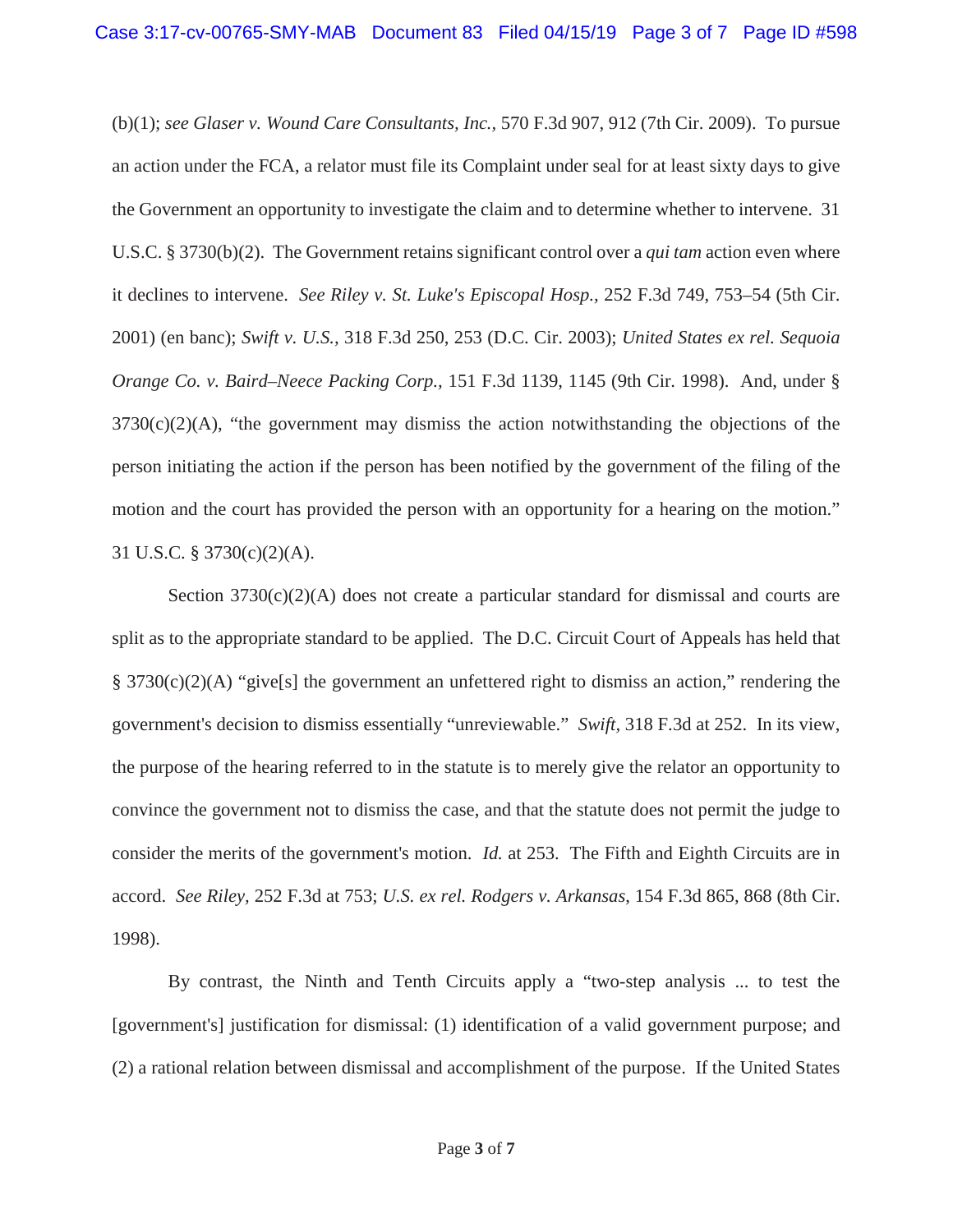satisfies the two-step test, the burden switches to the relator to demonstrate that the dismissal is fraudulent, arbitrary and capricious, or illegal." *United States ex rel. Sequoia Orange Co. v. Baird– Neece Packing Corp.,* 151 F.3d 1139, 1145 (9th Cir. 1998); *Ridenour v. Kaiser–Hill Co., L.L.C.,* 397 F.3d 925, 940 (10th Cir. 2005). Under the *Sequoia Orange* standard, "[a] hearing is appropriate 'if the relator presents a colorable claim that the settlement or dismissal is unreasonable in light of existing evidence, that the Government has not fully investigated the allegations, or that the Government's decision was based on arbitrary or improper considerations.'" *Id*. (quoting S. REP. NO. 99-345, at 26 (1986), *as reprinted in* 1986 U.S.C.C.A.N. 5266, 5291).

The Seventh Circuit has not adopted a standard for dismissal under  $\S 3730(c)(2)(A)$ . However, the *Sequoia Orange* standard is consistent with a well-established principle of statutory construction: "[O]ne of the most basic interpretive canons [is] that '[a] statute should be construed so that effect is given to all its provisions, so that no part will be inoperative or superfluous, void or insignificant . . ..'" *Corley v. United States*, 556 U.S. 303, 314 (2009), (quoting *Hibbs v. Winn*, 542 U.S. 88, 101 (2004). At the same time, it is appropriately deferential to the Government's prosecutorial authority. As is noted in *United States ex rel. SMSPF, LLC, et al. v. EMD Serono, Inc.*, *et al.*, No. 16-5594 (E.D. Pa. April 3, 2019), cited by the Government in this case:

The rational relationship test strikes a balance among the branches of government. It does not give unlimited power to the Executive to dismiss a legitimate action the Legislature created. Nor does it give the Judicial Branch unrestrained power to stop the Executive from acting to dismiss an action in the government's interest. Requiring the Executive to give a reason for a decision to dismiss a qui tam action the Legislature intended to be pursued is consistent with the notion of independent, co-equal branches of government.

### *Id. at p. 8*.

On the other hand, the *Swift* standard renders the hearing specifically provided for in the statute superfluous and belies the role of the judiciary in ensuring constitutional checks and balances. In providing the relator an opportunity for a hearing on the Government's motion to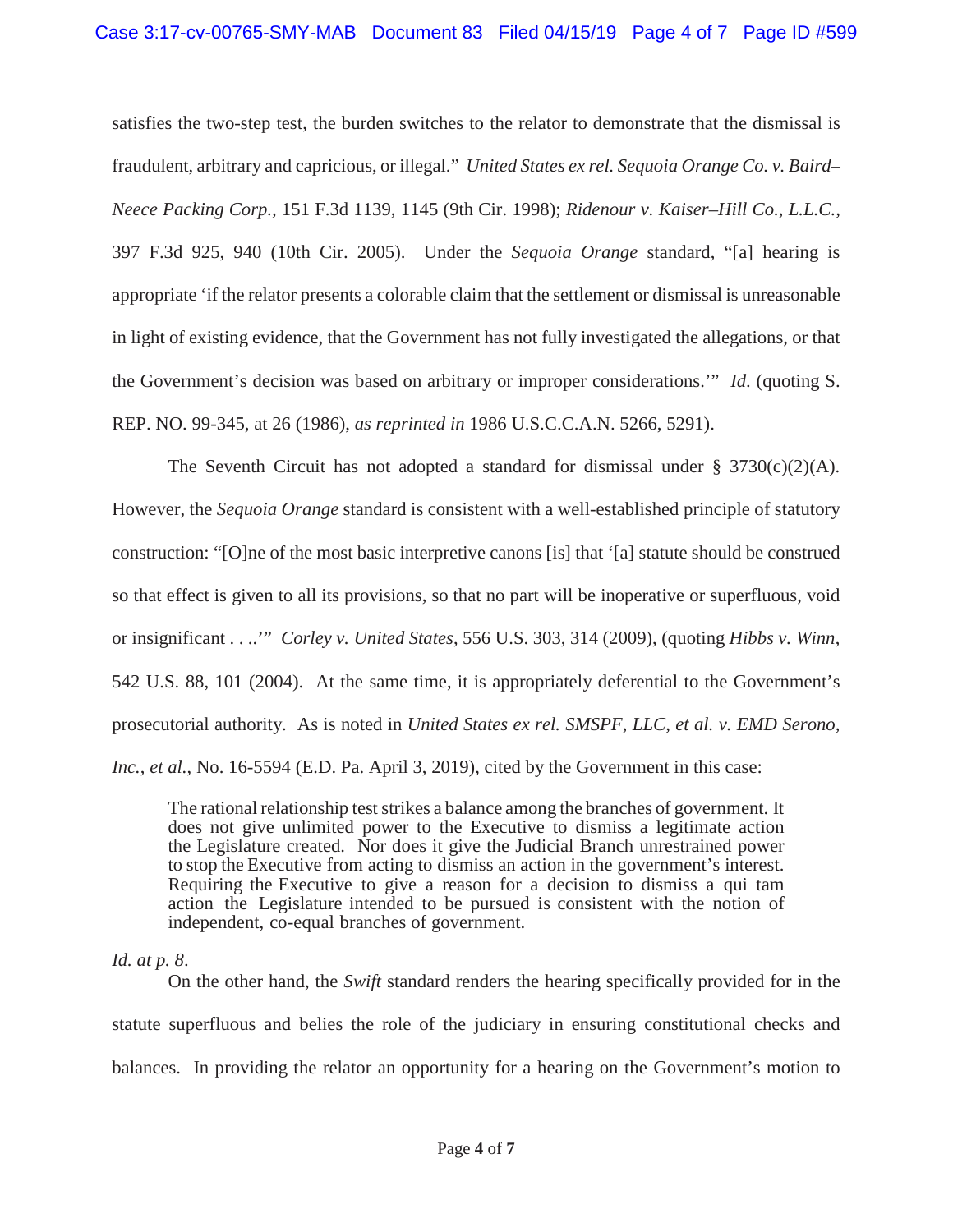dismiss, did Congress intend for courts to be relegated to simple providing a venue, hosting the parties, and sitting idly by while the relator pleads its case to the Government (something the relator can do outside the courtroom and without the expenditure of judicial resources)? Surely not. As the Ninth Circuit reasoned in *Sequoia Orange*, courts should conduct a limited judicial review to ensure the Government's decision to dismiss is not fraudulent, arbitrary or an abuse of power. This Court finds the reasoning of the Ninth and Tenth Circuits persuasive and rejects *Swift*.

Here, the Government maintains dismissal is rationally related to its legitimate interest in avoiding the expenditure of substantial resources on a case it believes to be without merit and contrary to important policy prerogatives of the federal government's healthcare programs. It asserts that it will incur substantial costs in monitoring the litigation and responding to discovery requests, while CIMZNHCA's "sweeping allegations" lack adequate support and are unlikely to yield a recovery sufficient to justify the significant costs and burdens that the Government will incur if this case proceeds. The Government claims to have reached this conclusion after an extensive investigation.

Generally, the Government has a valid interest in avoiding litigation costs, particularly in cases it deems lacking in factual and legal support. *See Sequoia Orange Co.,* 151 F.3d at 1146. While the Government suggests it need only identify such an interest to satisfy the *Sequoia Orange* standard, the Court's inquiry does not end there. For the Government's stated purpose to be valid and for there to be a rational relationship between it and the dismissal, its decision to dismiss must have been based on a minimally adequate investigation, including a meaningful cost-benefit analysis. The relator argues that the Government's decision to dismiss this case is arbitrary because it failed to fully investigate the allegations against the specific defendants in this case, versus conducting a general collective investigation the eleven cases filed by the relator against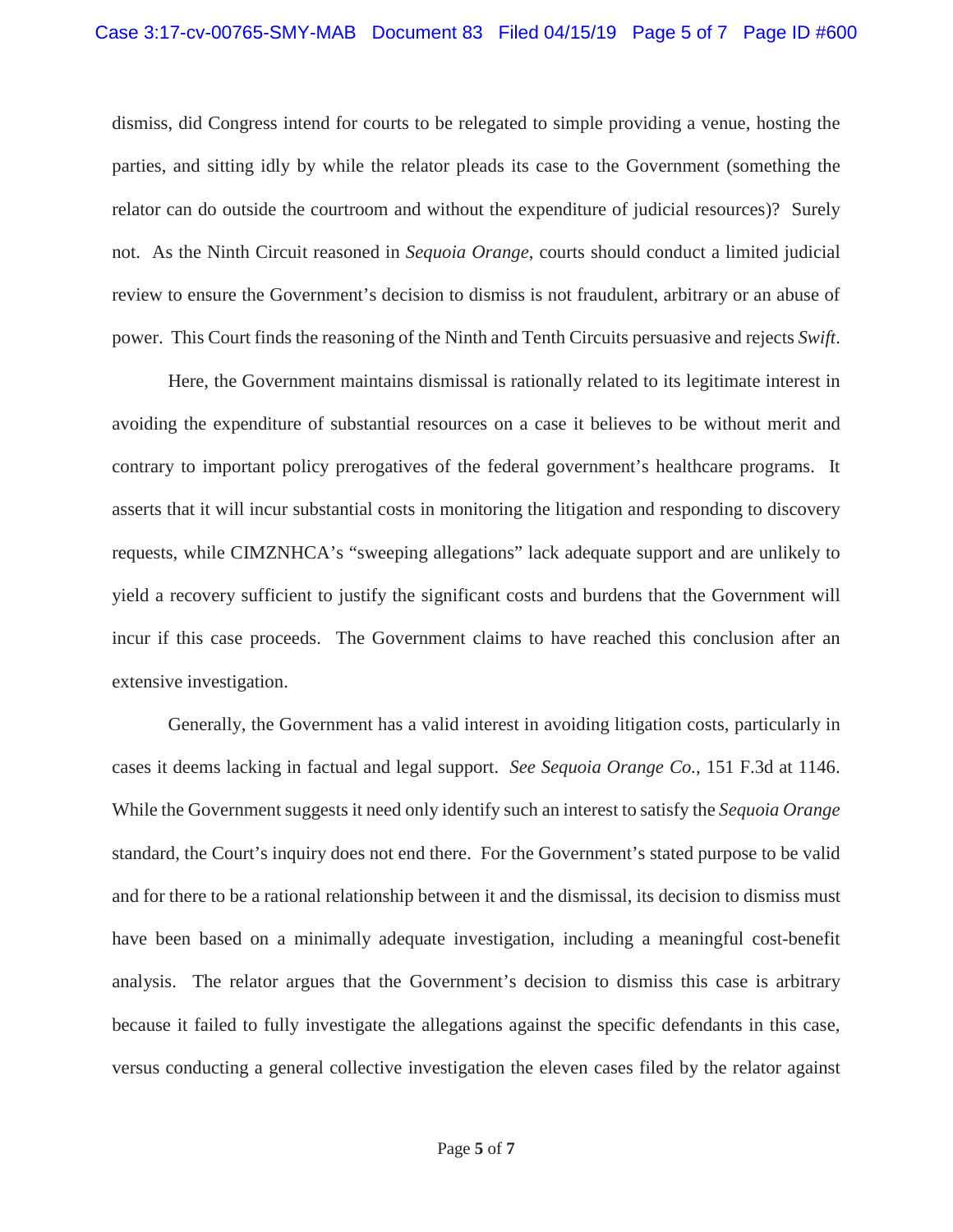various defendants nationwide and failed to conduct a cost-benefit analysis to support its concerns, including an assessment of the potential proceeds from the lawsuit. The Court agrees.

During the evidentiary hearing, the Government acknowledged that, for the most part, it collectively investigated the eleven *qui tam* cases filed by the relator (Doc. 76, at p. 39). As it relates to this specific case, the Government reviewed the Complaint and disclosure materials attached to the Complaint. *Id.* at p. 28. It did not review any additional materials from the relator relevant to this case. *Id*. at p. 29. Nor did the Government effort a cost-benefit analysis; it did not assess or analyze the costs it would likely incur versus the potential recovery that would flow to the Government if this case were to proceed. *Id*. at pp. 34-35, 39, and 43. This falls short of a minimally adequate investigation to support the claimed governmental purpose.

The Court also finds no rational relationship between the Government's expressed policy interest in the enforcement prerogatives of its healthcare programs and the dismissal of this case. The relator alleges the in-kind remuneration the defendants provided to physicians was intended to skew their decision making and to incentivize them to prescribe Cimzia rather than competitors' medications. The Government's contention that these allegations – which they acknowledge assert a classic violation of the AKS – "conflict with important policy and enforcement prerogatives of the Government's healthcare programs" (Doc. 64, p.15) is curious at best.

It is worth noting that the Government devoted a significant portion of its briefing – 6  $\frac{1}{2}$ pages and all exhibits – to deriding the relator's business model and litigation activities. And, during the hearing, while asserting the Government's decision to dismiss was not based on its disapproval of the relator, its counsel maintained that disapproval of "professional relators" is a valid governmental purpose for dismissal:

Q: Let me ask you this: If the Court in fact applies the Sequoia Orange standard, do you believe that the Government in this case has a valid purpose, or that the